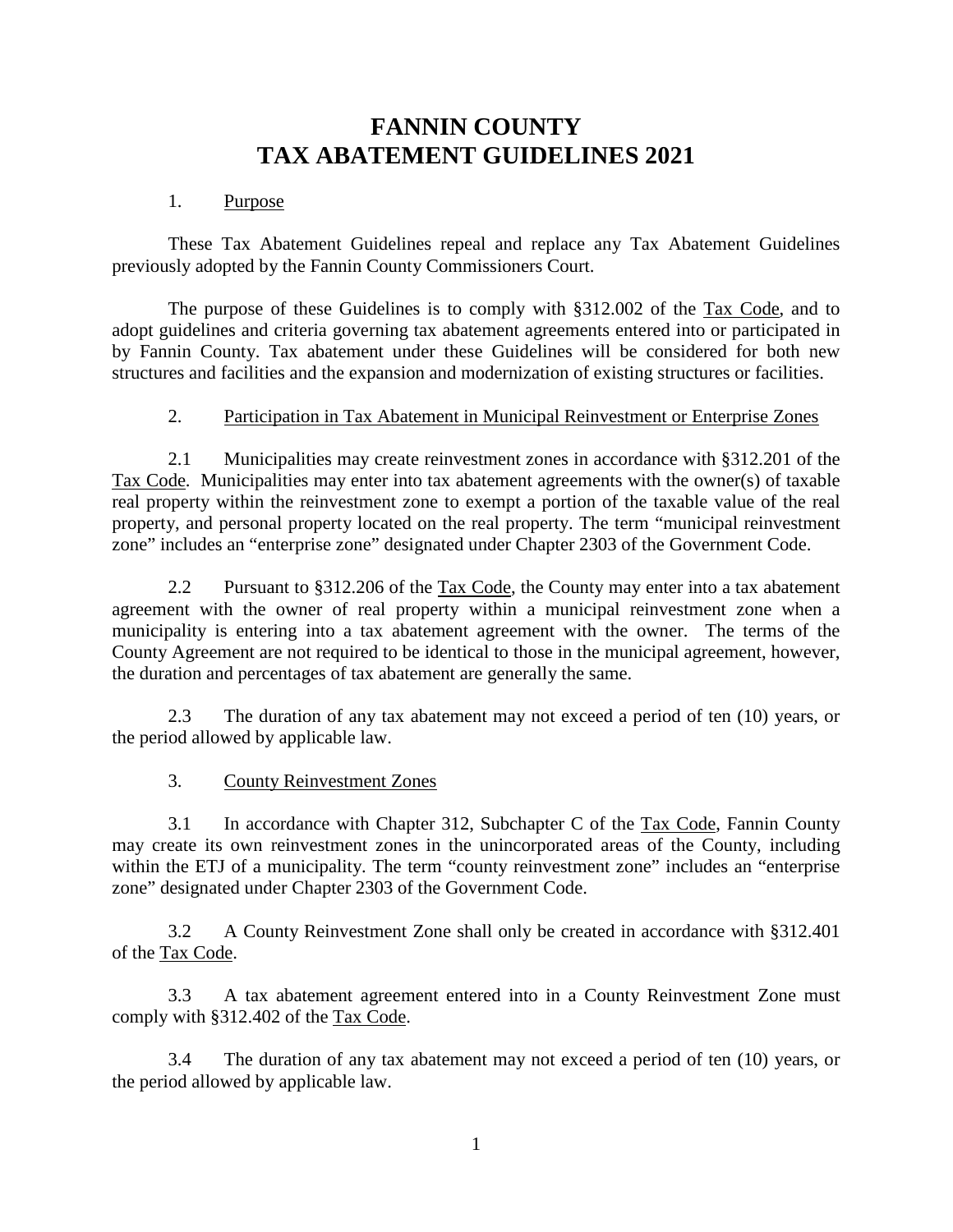3.5 Any abatement of County taxes does NOT apply to Farm-to-Market-Lateral Road taxes.

 3.6 The County can provide tax abatement for the value of personal property, equipment or fixtures owned by the Lessee of the property upon which the personal property, equipment or fixtures are located. Abatement is not granted to the owner of the leased real property.

## 4. Application for Tax Abatement

4.1 The property owner must generally file an application for tax abatement with the County Judge for a tax abatement to be considered by the Commissioners Court. ["Property Owner" includes an eligible Lessee].

 4.1.1 For tax abatement in a municipal reinvestment zone, the Commissioners Court agrees to accept the application submitted to the municipality as compliance with the application requirement of these Guidelines if it is provided with a copy of the application submitted to the municipality at least ten (10) business days before the abatement is to be considered by the Commissioners Court on behalf of the County. Fannin County reserves the right to require additional information which is reasonably necessary to guide its consideration of whether or not to grant tax abatement.

 4.1.2 For a County Reinvestment Zone, an Application for Tax Abatement must include the following:

- a. Applicant Name;
- b. Address and Telephone Number;
- c. Primary Contact, including name, address, telephone number, cell phone number, and e-mail address;
- d. Form of Business and State of Formation;
- e. Any parent company;
- f. Whether authorized to do business in the State of Texas;
- g. Whether in good standing with the Texas Comptroller;
- h. Project Summary;
- i. Summary of real property improvements and personal property additions to be provided by the Project;
- j. Description with maps and (if necessary) survey of the land sought to be included in a Reinvestment Zone;
- k. Project concept drawings showing the location of the Project within the proposed Reinvestment Zone;
- l. Estimated capital expenditure;
- m. Estimated taxable value in year one of the abatement period;
- n. Number of full time employees to be maintained during the abatement period, plus estimated average wage, health benefits and other benefits if applicable;
- o. Estimated impact of the construction process on the local economy;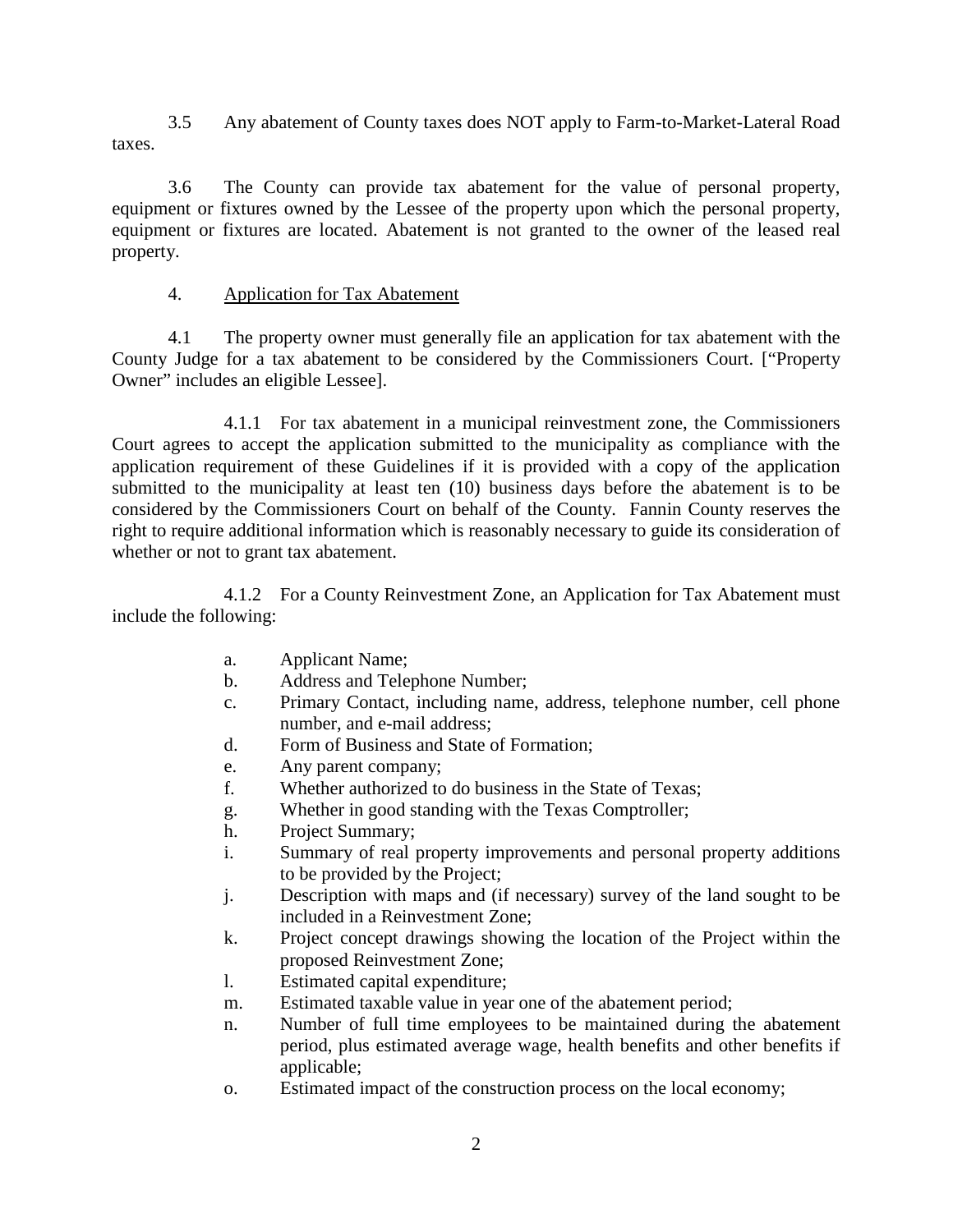- p. Once operational, estimated direct and indirect benefits to the local economy;
- q. Estimated time for completion of the Project;
- r. Estimated period after completion before Project will go into operation;
- s. Promise to enter into Road Repair and Maintenance Agreement for any County Roads damaged during construction of the Project
- t. the Application must disclose any discharges of pollutants which are expected to accompany the Applicant's operations on the property;
- u. identification of any of the personal property additions or real property improvements that are exempt from property taxation by other law (such as pollution control devices;
- v. at the Project site is there or will there be an adequate supply of water for potable use and fire protection? Who will be the water supplier?; and
- w. Whether the Applicant or its parent have constructed similar projects in any other Texas county; identification of the county, and contact information for the county.

4.2. Except as otherwise provided herein, before Fannin County enters into a tax abatement agreement for a property located within a reinvestment or enterprise zone, the following requirements must be shown to have been met:

 4.2.1 The reinvestment zone or enterprise zone must have been created in compliance with the requirements of the Tax Code.

 4.2.2 The term of the proposed abatement cannot exceed 10 years, or the period allowed by applicable law.

 4.2.3 The application requirements of these Guidelines have been complied with by the property owner, unless exempted as set forth above.

 4.2.4 The terms and conditions of the proposed abatement are found acceptable to the County and its legal counsel.

 4.2.5 Sufficient public benefit in the form of improvements/additions to the property, and, if applicable, creation/retention of jobs in the County, is to be generated by the property for which tax abatement is granted.

 4.2.6 The terms of the proposed tax abatement agreement must specify the obligations of the property owner to meet certain capital investment and, if applicable, employment standards, and must provide methods to audit compliance of the property owner, and to recover abated taxes, and/or penalties, interest, and/or attorney's fees from the property owner if the property owner fails to meet the obligations.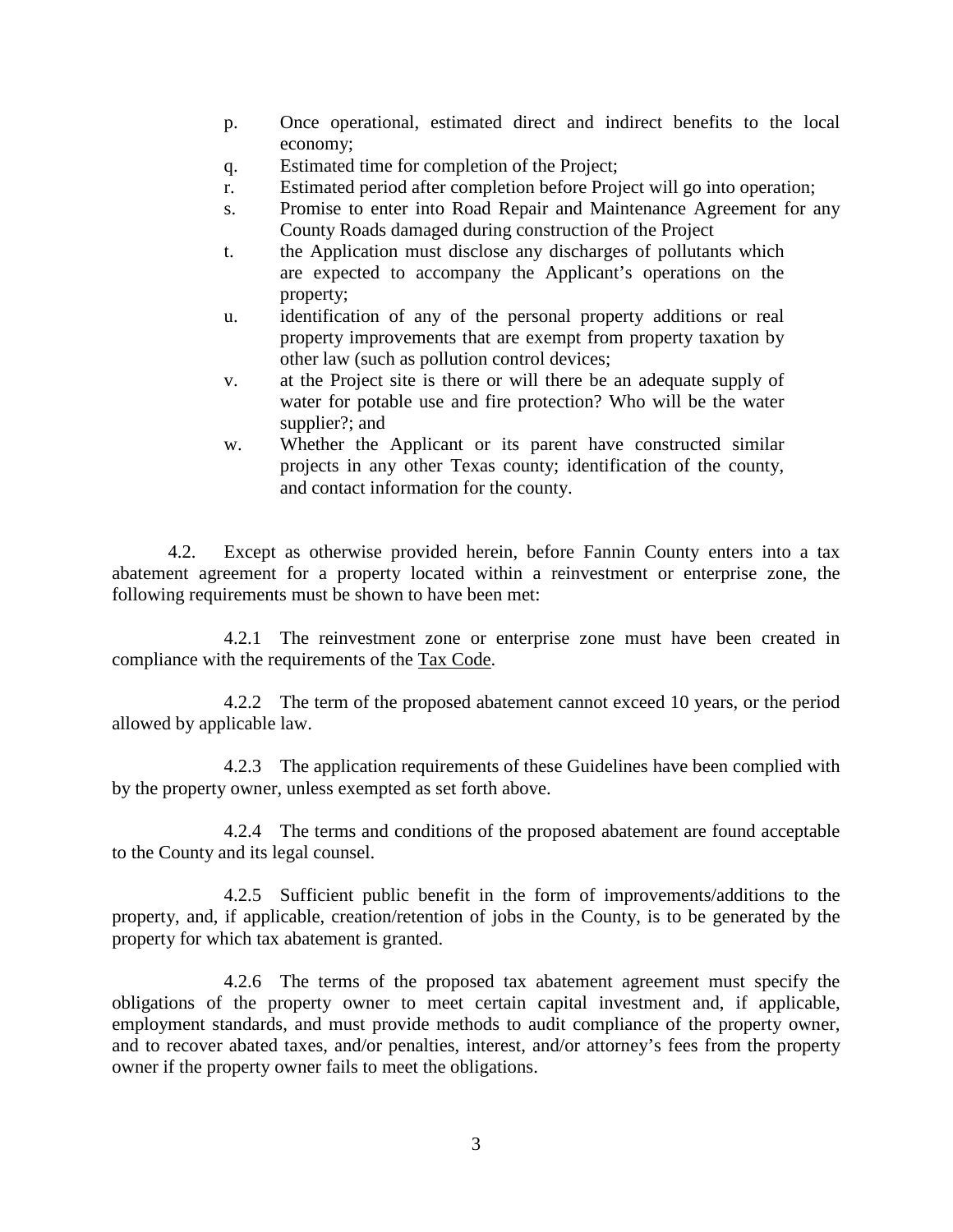4.2.7 The property owner must not be currently delinquent on any County taxes.

#### 5. Tax Abatement Agreements

 5.1 Tax Abatement Agreements must, by statute, contain the following terms and conditions:

(a) list the kind, number, and location of all proposed improvements of the property;

(b) provide access to and authorize inspection of the property by County employees to ensure that the improvements or repairs are made according to the specifications and conditions of the agreement;

(c) limit the uses of the property consistent with the general purpose of encouraging development or redevelopment of the zone during the period that property tax exemptions are in effect;

(d) provide for recapturing property tax revenue lost as a result of the agreement if the owner of the property fails to make the improvements or repairs as provided by the agreement;

(e) contain each term agreed to by the owner of the property;

(f) require the owner of the property to certify annually to the governing body of each taxing unit that the owner is in compliance with each applicable term of the agreement; and

(g) provide that the governing body of the County may cancel or modify the agreement if the property owner fails to comply with the agreement.

*See* §§312.205 and 312.206, Tax Code. *See Also* §312.402, Tax Code.

An Owner must stay current on the unabated portions of property taxes on the property. Failure to do so may result in termination of the Tax Abatement Agreement.

 5.2 The Tax Abatement Agreement may contain other provisions as required by the County or its legal counsel.

5.3 The duration of a tax abatement shall not exceed ten (10) years.

 5.4 The Base Year Value of the property, the percentage of abatement, and the length of abatement shall be clearly set forth in the Agreement.

 5.5 The "Base Year Value" is the taxable value of the property for the tax year in which the Agreement is executed.

 5.6 The abatement provided by a Tax Abatement Agreement is only for the increase of the taxable value over the Base Year Value caused by the improvements and additions made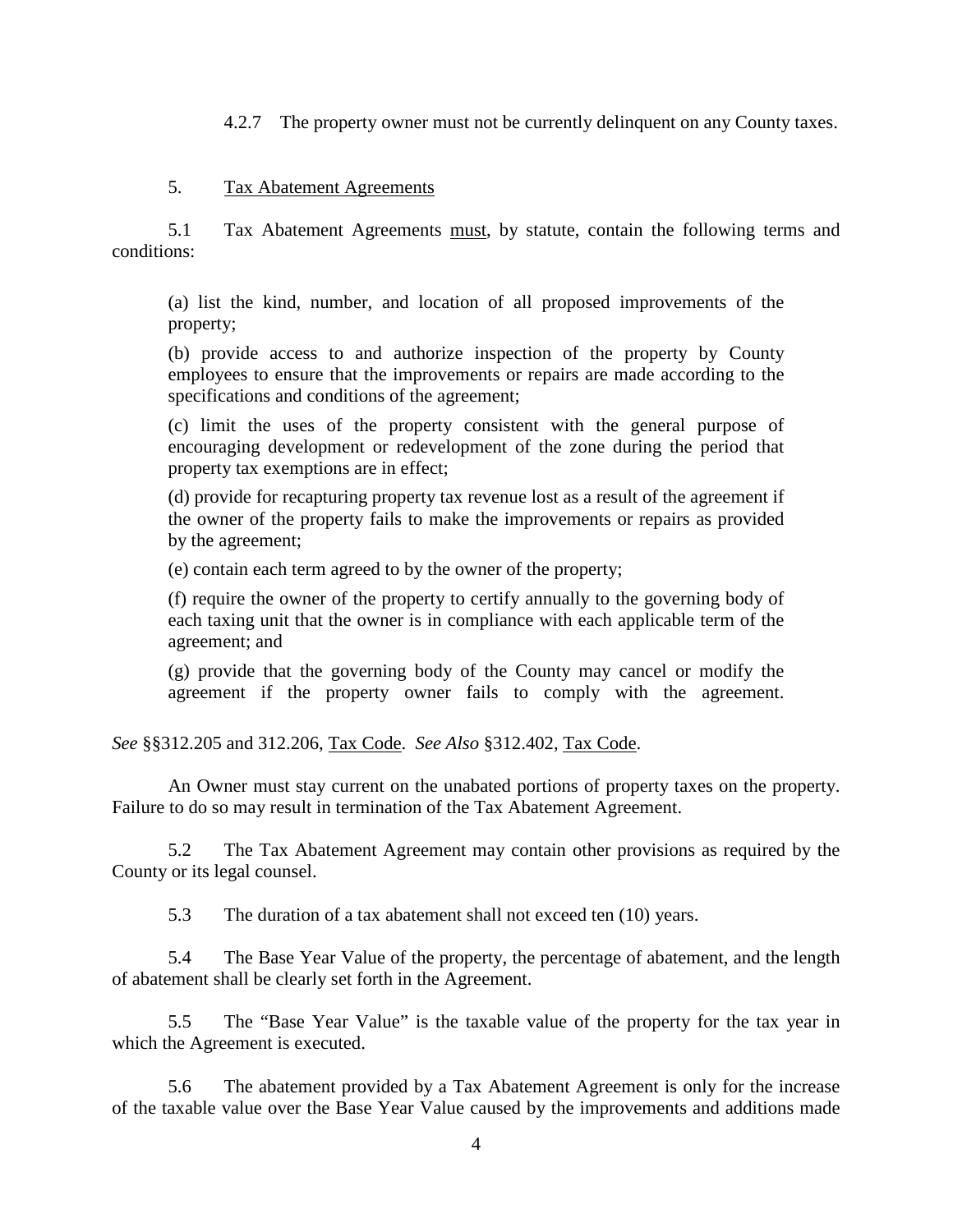by the property owner to the property which are specifically set forth in the Agreement. The abatement shall not be applied to improvements or personal property located on the property before the Tax Abatement Agreement is executed, or which are not included in the improvements or additions expressly described in the Tax Abatement Agreement. The abatement provided by the Tax Abatement Agreement shall not apply to inventory or supplies.

 5.7 A Tax Abatement Agreement will generally take effect on January 1 of the next year after the improvements and/or additions are completed. A certificate of completion must be provided to the County Judge upon (or the entity administering compliance) completion of the improvements/additions. "Completion" is subject to independent verification of completion by the County (and the municipality if in a municipal reinvestment zone).

 5.8 For participation in municipal reinvestment zone tax abatement, the County may choose to use an abbreviated tax abatement agreement that adopts the terms of the municipal tax abatement agreement except as otherwise stated.

 5.9 The Abatement Period may be started during construction if the parties so agree in the Tax Abatement Agreement.

 5.10 The start of the Abatement Period may be deferred to a later year if the parties agree to such in the Tax Abatement Agreement.

5.11 Tax abatement compliance for a municipal reinvestment zone is generally monitored and administered by the city.

# 6. Guidelines of General Application

 6.1 No member of the County Commissioners Court may have an interest in property to be included in a reinvestment zone, or property for which a tax abatement is granted by the County.

 6.2 No tax abatement agreement is effective until formally approved by the Commissioners Court and fully executed by all parties. NO TAX ABATEMENT CAN BE GRANTED FOR PROPERTY THAT IS NOT LOCATED WITHIN A PROPERLY ESTABLISHED REINVESTMENT ZONE.

 6.3 Tax abatement will only be granted for increases in the taxable value of the property over the Base Year Value as defined in these Guidelines, and only for increases in value caused by improvements/additions identified in the applicable tax abatement agreement. The term improvements/additions include both new structures and facilities and the expansion and modernization of existing structures or facilities. In some situations, involving leases—the applicable Base Year value may be zero, or may be the value of the leasehold, if any. According to Section 312.402 (a-3) of the Tax Code the value of fixtures and personal property placed on the leased property is what is considered for abatement.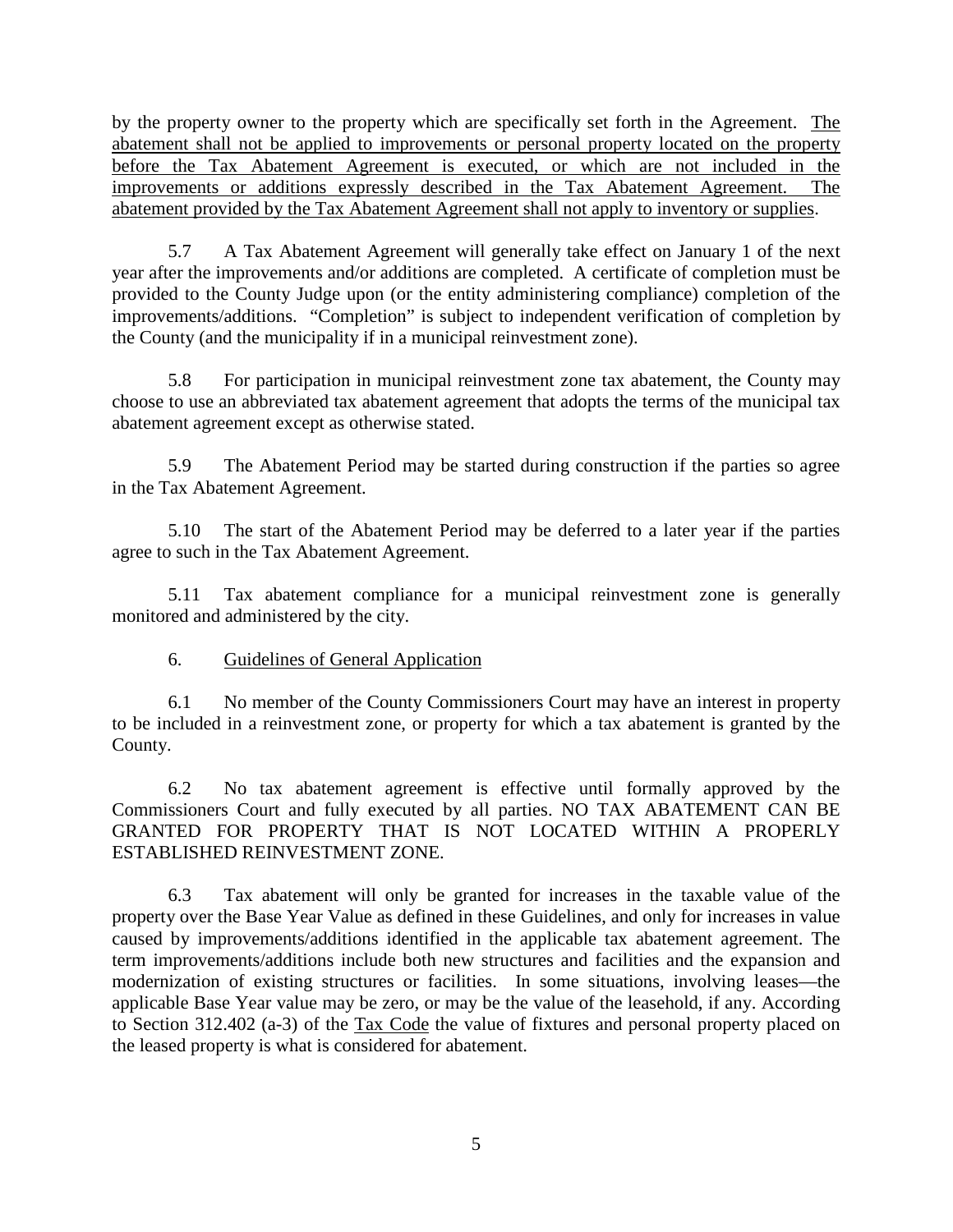6.4 There can be no implied promise to grant tax abatement, and tax abatement may only be granted by the Commissioners Court by formal action, taken by the Commissioners Court as a body, which approves the same.

 6.5 Meetings at which at a tax abatement is considered by the Commissioners Court must be posted and held in accordance with the Open Meetings Act (Chapter 551 of the Government Code). (added by H.B. 3143, 2019) The Commissioners Court must give the public notice of the meeting at which the Commissioners Court will consider approval of a Tax Abatement Agreement. The notice is posted for the meeting in the manner required by the Texas Open Meetings Act (Ch. 551, Texas Government Code) at least 30 days before the time of the meeting scheduled to consider the Tax Abatement Agreement. The Notice must contain:

- 1) The name of the property owner and the name of the applicant for the Tax Abatement Agreement;
- 2) The name and location of the Reinvestment Zone where the subject property is located;
- 3) A general description of the improvements or repairs required to be made under the Tax Abatement Agreement; and
- 4) The estimated cost of the improvements or repairs.

 6.6 The conflict of interest provisions of Chapter 171 of the Local Government Code apply to actions taken by the Commissioners Court on any tax abatement.

 6.7 For tax abatement in a *municipal* reinvestment zone, the term and percentages of the abatement are the same as those provided for in the municipal tax abatement agreement, except that the County does not recognize or provide additional premium opportunities or additional abatement provided by a municipality (ex. Added % abatement if x number or percentage of employees reside within the municipality, etc.). If the Commissioners Court does not agree with the term or percentages contained in the municipal agreement, it can choose not to participate in the abatement. In determining whether to participate in tax abatement in a municipal reinvestment zone the County will apply a rational review of the proposed term and percentages versus the development and/or employment being provided to determine whether such adequately serves the public purpose of tax abatement and is in the public interest.

For *County* Reinvestment Zones, rational review of the proposed length and percentages of tax abatement shall be applied. The proposed term/percentages should primarily be a function of the level of improvements/additions and job creation/retention. Proposals which include job creation/retention shall generally have priority over those which involve only improvements/additions to property. Another factor shall be the quality of the jobs proposed. Generally, a proposed abatement involving creation of near minimum wage jobs should be accorded less favorable abatement than one involving provision of jobs having more attractive wages and benefits. Greater consideration may be given to an applicant that commits to use contractors, vendors and suppliers located in Fannin County for a substantial portion of its construction expenditures and annual supplies and service needs, and presents the County with a plan to do so as part of its application. Greater consideration may be given to an applicant that commits to fill at least 2/3rds of the new employment positions created with persons who reside in Fannin County, and presents the County with a plan to do so as part of its application. In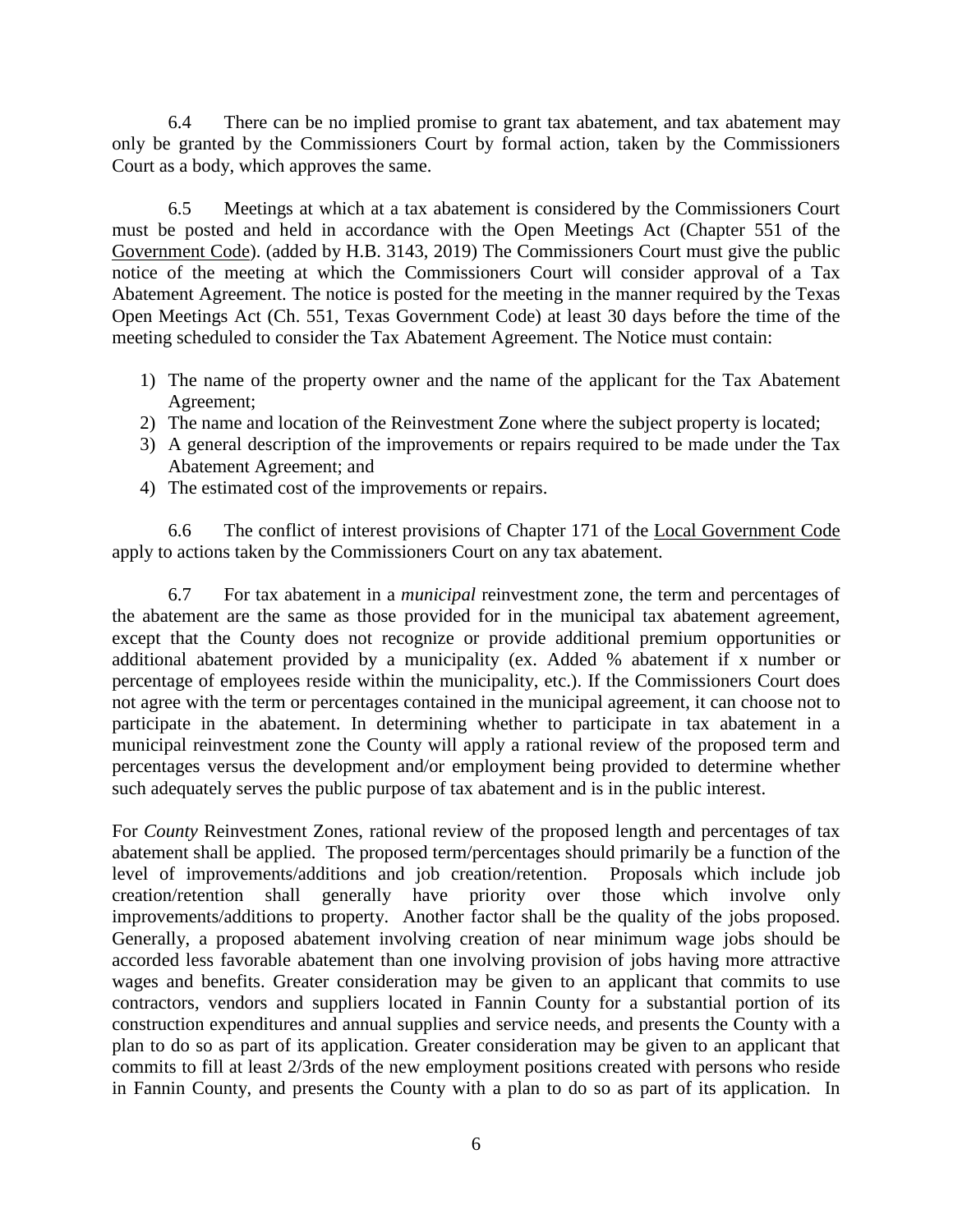addition, businesses having a regional or national impact will be given greater consideration. These are businesses that ship most of their production outside of the County. Other businesses may be given greater consideration because they draw consumers into the County to make purchases.

In addition, for some large retail additions, the sales tax revenue or occupancy tax revenue generated to the County will also be considered as a significant factor.

For profit hospitals are also a preferred project in that they create professional jobs and high paying non-professional jobs, and generally motivate the development of physicians' offices and other medical-based businesses near the hospital.

When a project provides for little job creation but significant capital investment, care must be taken to properly analyze the possible impacts to the tax valuation in the future from factors such as depreciation, market changes, regulatory changes, appraisal methodologies, tax exemptions, and other relevant matters. The percentage and length of tax abatement must be carefully considered in view of the diminishing or fluctuating future value of the project. Rapid depreciation and unpredictable future valuations are factors that will be considered in setting abatement percentages and length on such projects, or in deciding not to provide tax abatement to such projects.

The Green Energy Abatement opportunity granted hereby is one of these areas. However, beyond the capital investment, the provision of green energy creates more energy to power Texas industry while reducing pollution in creating that energy—which also makes Texas a better place to live and work. Further, there is generally a % value that the project cannot fall below, so the higher the Capital Investment, the greater long-term tax revenue to the County. Standard abatement periods and percentages are set. *See* Appendix 1. ANY WIND TURBINE SHALL BE EQUIPPED WITH AIRCRAFT DETECTION LIGHTING SYSTEM TECHNOLOGY INSTEAD OF THE LIGHTS STAYING ON CONTINUOUSLY.

Other factors such as the infrastructure and utility requirements of the development, community impacts, direct and indirect economic impacts, environmental impacts, and the potential for future expansion may also be considered as part of the analysis.

 6.8 In accordance with §312.002(d) of the Tax Code, Fannin County's adoption of these Guidelines does not:

(1) limit the discretion of the governing body to decide whether to enter into a specific tax abatement agreement;

(2) limit the discretion of the governing body to delegate to its employees the authority to determine whether or not the governing body should consider a particular application or request for tax abatement; or

(3) create any property, contract, or other legal right in any person to have the governing body consider or grant a specific application or request for tax abatement.